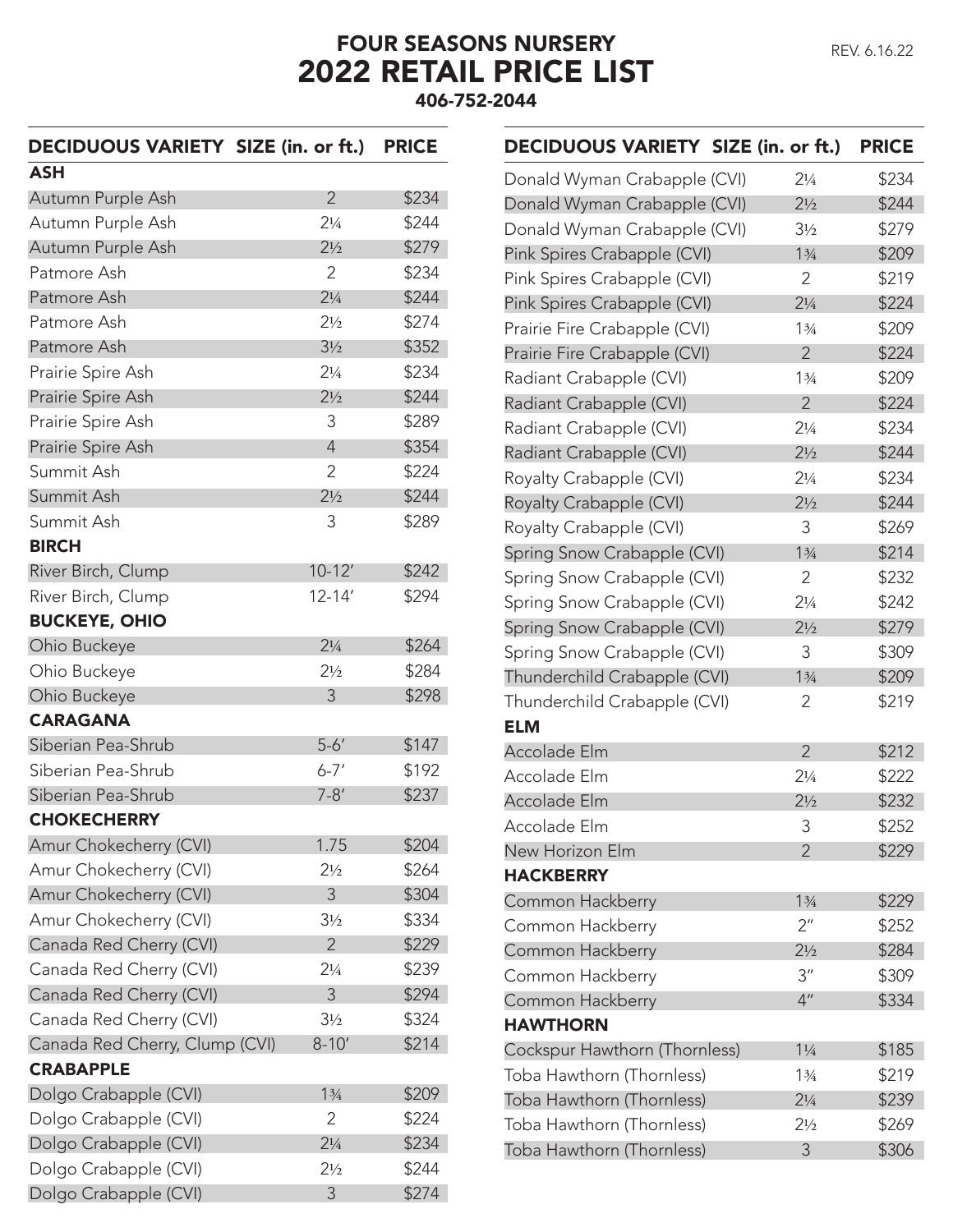| DECIDUOUS VARIETY SIZE (in. or ft.) |                | <b>PRICE</b> | DECIDUOUS VARIETY SIZE (in. or ft.) |                | <b>PRICE</b>      |
|-------------------------------------|----------------|--------------|-------------------------------------|----------------|-------------------|
| <b>HONEYLOCUST</b>                  |                |              | <b>MAPLE CONT'D</b>                 |                |                   |
| Northern Acclaim Honeylocust        | 13/4           | \$232        | Hotwings Maple, Clump               | $6 - 8'$       | \$232             |
| Northern Acclaim Honeylocust        | $\overline{2}$ | \$252        | Hotwings Maple, Clump               | $8 - 10'$      | \$294             |
| Skyline Honeylocust                 | 13/4           | \$232        | Hotwings Maple, Clump               | $10-12'$       | \$342             |
| <b>LILAC</b>                        |                |              | Hotwings Maple, Clump               | $12 - 14'$     | \$372             |
| Ivory Silk Lilac                    | 13/4           | \$222        | Deborah Maple                       | 13/4           | \$240             |
| <b>LINDEN</b>                       |                |              | Deborah Maple                       | 2              | \$250             |
| American Sentry Linden              | 13/4           | \$219        | Deborah Maple                       | $2\frac{1}{4}$ | \$27              |
| American Sentry Linden              | $\overline{2}$ | \$229        | <b>Emerald Lustre Maple</b>         | 13/4           | \$21              |
| American Sentry Linden              | $2\frac{1}{4}$ | \$239        | <b>Emerald Lustre Maple</b>         | $\overline{2}$ | \$23              |
| American Sentry Linden              | $2\frac{1}{2}$ | \$246        | <b>Emerald Lustre Maple</b>         | $2\frac{1}{4}$ | \$27              |
| Dropmore Linden                     | $\overline{2}$ | \$224        | <b>Emerald Lustre Maple</b>         | $2\frac{1}{2}$ | \$284             |
| Dropmore Linden                     | $2\frac{1}{4}$ | \$234        | Emerald Queen Maple                 | 13/4           | \$21              |
| Redmond Linden                      | 13/4           | \$217        | Emerald Queen Maple                 | $\overline{2}$ | \$23              |
| Redmond Linden                      | $2\frac{1}{4}$ | \$244        | Sensation Maple                     | $2\frac{1}{2}$ | \$22              |
| Redmond Linden                      | $2\frac{1}{2}$ | \$259        | <b>Sensation Maple</b>              | 3              | \$24              |
| Redmond Linden                      | 3              | \$274        | <b>Sensation Maple</b>              | 4              | \$364             |
| Glenleven Linden                    | $\overline{2}$ | \$234        | Royal Red Maple                     | 13/4           | \$23              |
| Glenleven Linden                    | $2\frac{1}{4}$ | \$229        | Royal Red Maple                     | 2              | \$24              |
| Glenleven Linden                    | $2\frac{1}{2}$ | \$244        | Royal Red Maple                     | $2\frac{1}{4}$ | \$274             |
| Glenleven Linden                    | $3\frac{1}{2}$ | \$289        | Northwood Maple                     | $\overline{2}$ | \$248             |
| Greenspire Linden                   | $\overline{2}$ | \$229        | Sugar Maple                         | $\overline{2}$ | \$250             |
| Greenspire Linden                   | $2\frac{1}{4}$ | \$239        | Sugar Maple                         | $2\frac{1}{4}$ | \$27              |
| Greenspire Linden                   | $2\frac{1}{2}$ | \$259        | Sugar Maple                         | $2\frac{1}{2}$ | \$284             |
| Harvest Gold Linden                 | $\overline{2}$ | \$229        | Sugar Maple                         | 3              | \$314             |
| Harvest Gold Linden                 | $2\frac{1}{4}$ | \$239        | Sugar Maple                         | $3\frac{1}{2}$ | \$344             |
| Harvest Gold Linden                 | $2\frac{1}{2}$ | \$264        | Green Mtn Sugar Maple               | $\overline{2}$ | \$250             |
| Front Yard Linden                   | $\overline{2}$ | \$229        | Green Mtn Sugar Maple               | $2\frac{1}{4}$ | \$274             |
| Front Yard Linden                   | $2\frac{1}{4}$ | \$239        | Green Mtn Sugar Maple               | 3              | \$31 <sup>°</sup> |
| Front Yard Linden                   | $2\frac{1}{2}$ | \$246        | <b>MOUNTAIN ASH</b>                 |                |                   |
| Front Yard Linden                   | 3              | \$274        | Russian Mtn. Ash                    | $\overline{2}$ | \$21              |
| <b>MAPLE</b>                        |                |              | Showy Mtn. Ash                      | $2\frac{1}{4}$ | \$23              |
| Autumn Blaze Maple                  | $\overline{2}$ | \$250        | Showy Mtn. Ash                      | $2\frac{1}{2}$ | \$262             |
| Freemanii x Maple                   | 13/4           | \$242        | Showy Mtn. Ash                      | 3              | \$289             |
| Freemanii x Maple                   | $\overline{2}$ | \$262        | <b>OAK</b>                          |                |                   |
| Freemanii x Maple                   | $2\frac{1}{4}$ | \$272        | Bur Oak                             | 13/4           | \$24              |
| Sienna Glen Maple                   | $\overline{2}$ | \$250        | Bur Oak                             | $2\frac{1}{4}$ | \$27              |
| Sienna Glen Maple                   | $2\frac{1}{4}$ | \$277        | Northern Red Oak                    | 13/4           | \$26              |
| Sienna Glen Maple                   | $2\frac{1}{2}$ | \$284        | Northern Red Oak                    | $\overline{2}$ | \$27              |
| Sienna Glen Maple                   | 3              | \$324        | Northern Red Oak                    | $2\frac{1}{2}$ | \$29              |
| Sienna Glen Maple                   | $3\frac{1}{2}$ | \$342        | Swamp White Oak                     | 2              | \$24              |
| Sienna Glen Maple                   | $\overline{4}$ | \$372        | Swamp White Oak                     | $2\frac{1}{4}$ | \$26'             |
| Amur Maple                          | 13/4           | \$224        | Swamp White Oak                     | $2\frac{1}{2}$ | \$28              |
| Amur Maple, Clump                   | $5 - 6'$       | \$214        | Swamp White Oak                     | $\mathfrak{Z}$ | \$31'             |
| Amur Maple, Clump                   | $6 - 7'$       | \$232        |                                     |                |                   |

| DECIDUOUS VARIETY SIZE (in. or ft.) |                | <b>PRICE</b> |
|-------------------------------------|----------------|--------------|
| <b>MAPLE CONT'D</b>                 |                |              |
| Hotwings Maple, Clump               | $6 - 8'$       | \$232        |
| Hotwings Maple, Clump               | $8 - 10'$      | \$294        |
| Hotwings Maple, Clump               | $10 - 12'$     | \$342        |
| Hotwings Maple, Clump               | $12 - 14'$     | \$372        |
| Deborah Maple                       | 13/4           | \$240        |
| Deborah Maple                       | 2              | \$250        |
| Deborah Maple                       | $2\frac{1}{4}$ | \$277        |
| <b>Emerald Lustre Maple</b>         | 13/4           | \$214        |
| <b>Emerald Lustre Maple</b>         | $\overline{2}$ | \$234        |
| <b>Emerald Lustre Maple</b>         | $2\frac{1}{4}$ | \$274        |
| <b>Emerald Lustre Maple</b>         | $2\frac{1}{2}$ | \$284        |
| Emerald Queen Maple                 | 13/4           | \$214        |
| <b>Emerald Queen Maple</b>          | $\overline{2}$ | \$234        |
| <b>Sensation Maple</b>              | $2\frac{1}{2}$ | \$229        |
| <b>Sensation Maple</b>              | 3              | \$244        |
| <b>Sensation Maple</b>              | 4              | \$364        |
| Royal Red Maple                     | 13/4           | \$239        |
| Royal Red Maple                     | 2              | \$249        |
| Royal Red Maple                     | $2\frac{1}{4}$ | \$274        |
| Northwood Maple                     | $\overline{2}$ | \$248        |
| Sugar Maple                         | $\overline{2}$ | \$250        |
| Sugar Maple                         | $2\frac{1}{4}$ | \$274        |
| Sugar Maple                         | $2\frac{1}{2}$ | \$284        |
| Sugar Maple                         | 3              | \$314        |
| Sugar Maple                         | $3\frac{1}{2}$ | \$344        |
| Green Mtn Sugar Maple               | $\overline{2}$ | \$250        |
| Green Mtn Sugar Maple               | $2\frac{1}{4}$ | \$274        |
| Green Mtn Sugar Maple               | 3              | \$319        |
| <b>MOUNTAIN ASH</b>                 |                |              |
| Russian Mtn. Ash                    | $\overline{2}$ | \$214        |
| Showy Mtn. Ash                      | $2\frac{1}{4}$ | \$234        |
| Showy Mtn. Ash                      | $2\frac{1}{2}$ | \$262        |
| Showy Mtn. Ash                      | 3              | \$289        |
| <b>OAK</b>                          |                |              |
| <b>Bur Oak</b>                      | 13/4           | \$244        |
| <b>Bur Oak</b>                      | $2\frac{1}{4}$ | \$279        |
| Northern Red Oak                    | 13/4           | \$264        |
| Northern Red Oak                    | 2              | \$274        |
| Northern Red Oak                    | $2\frac{1}{2}$ | \$294        |
| Swamp White Oak                     | 2              | \$244        |
| Swamp White Oak                     | $2\frac{1}{4}$ | \$269        |
| Swamp White Oak                     | $2\frac{1}{2}$ | \$289        |
| Swamp White Oak                     | 3              | \$319        |
|                                     |                |              |